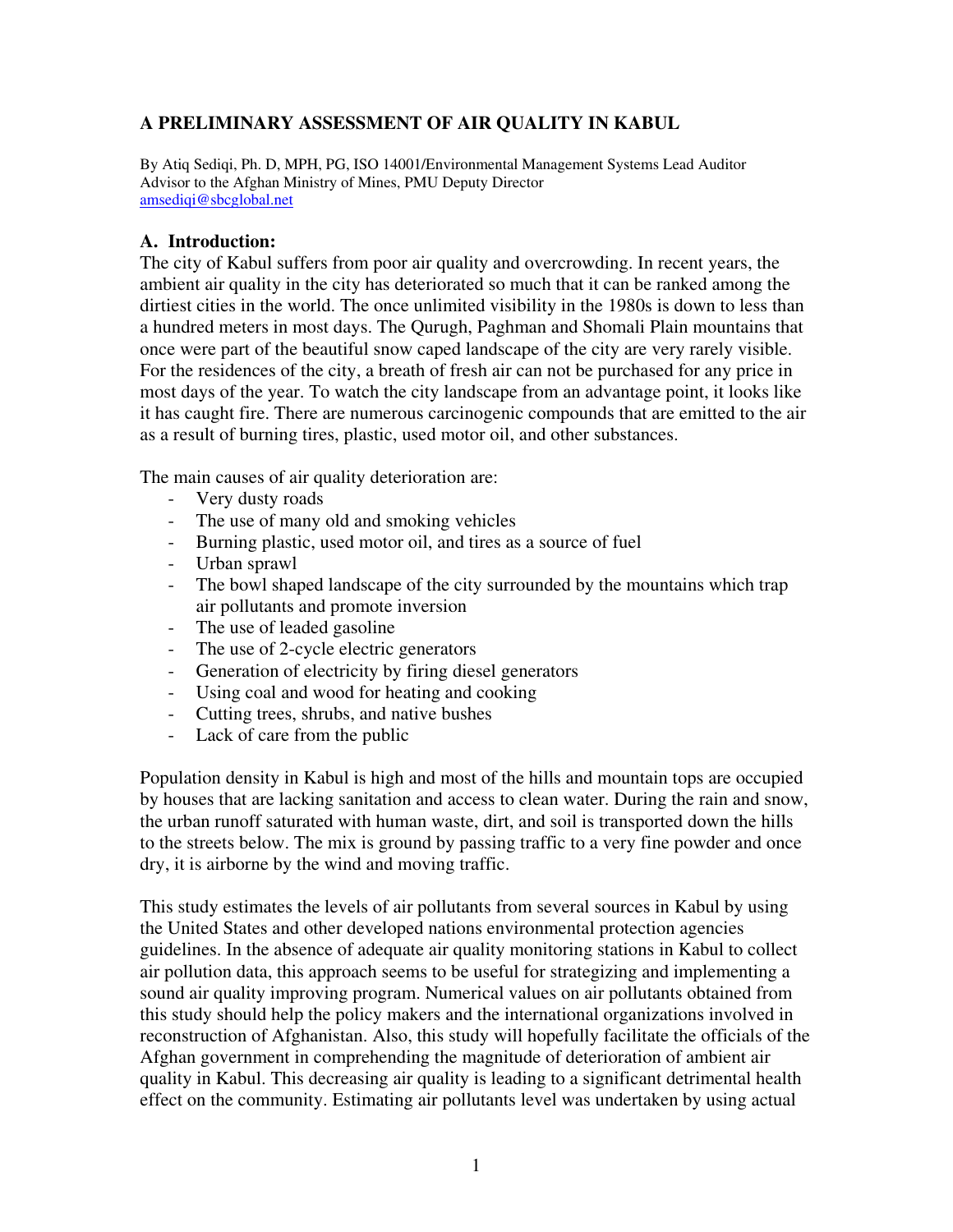statistical data on the sources of air pollution and reasonably estimating other parameters. Calculations show dangerous levels of  $PM_{2.5}$ ,  $PM_{10}$ ,  $Pb$ , and other pollutants. The calculated level of lead in Kabul, where almost one fifth of the Afghan population live and a large international community is present, reaches dangerous levels and can adversely affect the learning capabilities of the children and future generations of the country. A higher concentration of Pb used in leaded gasoline and emitted from burning used motor oil, is more dangerous than any war and is capable of causing learning disabilities among the Afghan children. Because children's developing bodies absorb lead much easier than adults, lead exposure is more serious and they are much more susceptible to its harmful effects. Even at low or moderate levels, lead exposure may harm the intellectual development, behavior, growth and hearing. At high levels, lead can cause permanent brain damage and even death .The impact is going to be devastating by further widening the gap between the population of Afghanistan and the rest of the world in progress and advances in science and technology. The following is a brief discussion of major sources of air pollution in Kabul, the health effects of air pollutants, and as much as it is possible, estimate of air pollutants concentrations.

Details of calculation are not discussed because the scope of this paper was to raise the public awareness and draw attention of policy makers on the dangers that air pollution can pose on public health. However, the author is open to share all the facts, formulas, and methods used in this study with interested parties and individuals and will welcome any suggestions and critical comments.

## B. Air Emissions Calculations

#### 1. Particulate Emissions from Road Traffic

According to the Kabul Traffic Administration and Afghanistan's National Environmental Protection Agency (NEPA) there are more than 300,000 passenger cars and 100,000 trucks operating in Kabul. The United States Environmental Protection Agency (US EPA) guidelines and US Department of Transportation (USDOT) calculation methods were used to calculate emissions of particulate matter from traffic on public roads in Kabul (1) and (2) . Furthermore, a 250, 500, m thickness of the polluted air and an area of 4082  $\text{Km}^2$  for the Kabul air shed were assumed (data from NEPA) and concentrations of  $PM<sub>2.5</sub>$  and  $PM<sub>10</sub>$  were calculated for different atmospheric levels (Table 1). For simplicity, distribution of air pollutants within the air strata was assumed uniform.

| <b>Polluted Atmosphere</b> | Air Pollutants Concentrations µg/m <sup>3</sup> |           |
|----------------------------|-------------------------------------------------|-----------|
| Thickness, m               | $PM_{2.5}$                                      | $PM_{10}$ |
| 500                        | 39.46                                           | 396.32    |
| 250                        | 78.92                                           | 792.67    |

Table 1. Particulate Emissions Attributed to Moving Traffic in Kabul

The reason for selecting different levels in the model is that the polluted air vertical distribution is not knows in Kabul and even on higher mountains surrounding the city, air pollution is present. As it is seen from Table 1, the yearly average concentrations of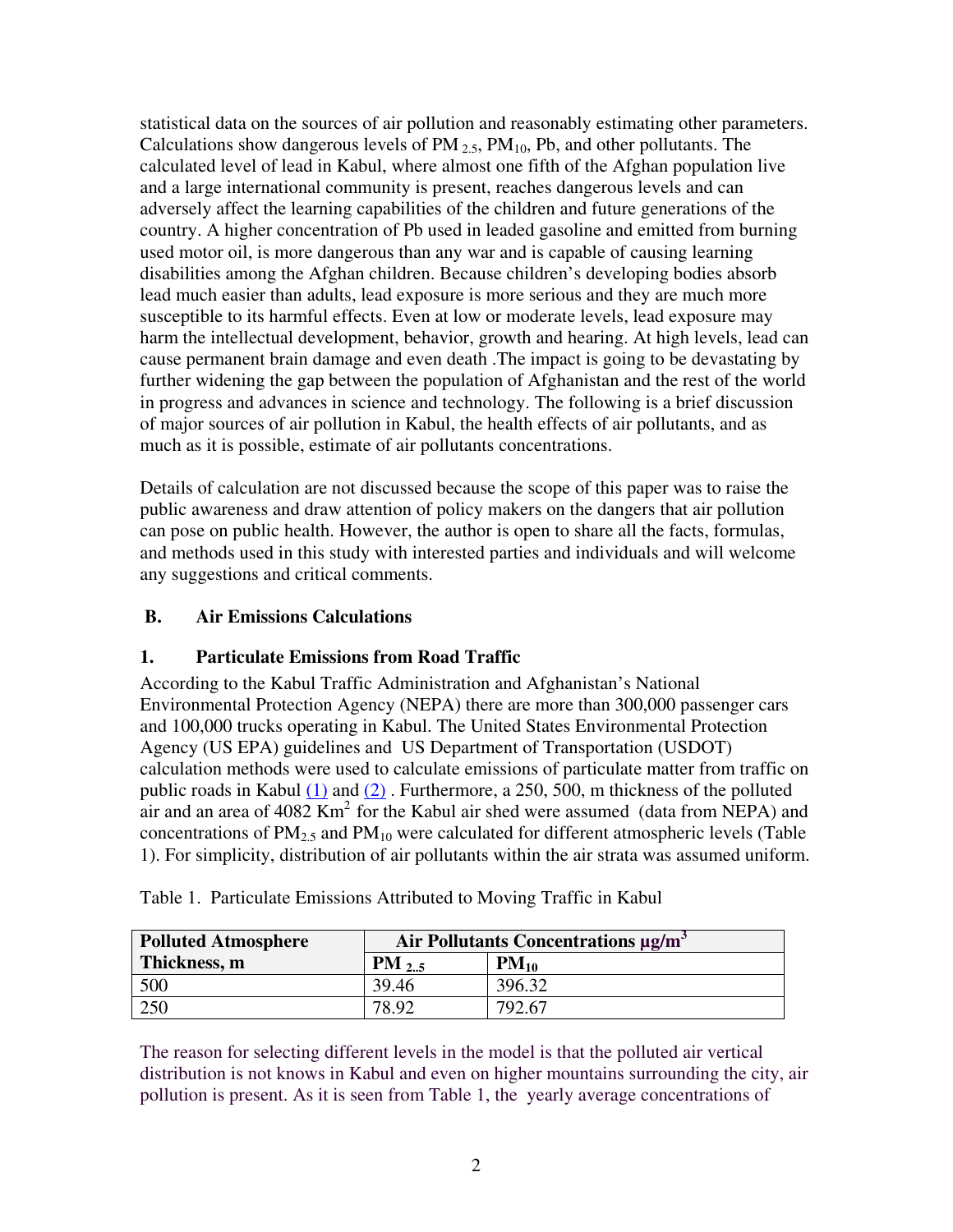PM<sub>2.5</sub> is calculated at 39.46  $\mu$ g/m<sup>3</sup>, two and half times more than the EPA standard of 15  $\mu$ g/m<sup>3</sup> (3). If a 250 m thick layer for distribution of PM<sub>2.5</sub> is assumed, then the yearly exposure level will be 78.92  $\mu$ g/m<sup>3</sup>, more than five times of the EPA standard. Generally, particulate matter of 10  $\mu$ m and smaller are readily inhaled and due to their very fine sizes, the upper respiratory defense mechanism can not scrub them and they penetrate deeply into the alveolar section of the lungs and eventually to the cardiovascular system where they can cause adverse health effects such as stroke, lung cancer, brain damage, respiratory, cardiovascular, heart, circulatory diseases, and damage to the unborn child.

To appreciate the magnitude of estimated particulate matter emissions in Kabul by moving traffic, refer to Table 2.

| Particulate Emissions Attributed to Moving Traffic in Kabul |       |                     |        |
|-------------------------------------------------------------|-------|---------------------|--------|
| $PM_{2.5}$ Emissions                                        |       | $PM_{10}$ Emissions |        |
| t/day                                                       |       | t/v                 | t/day  |
| 24564.41                                                    | 80.53 | 246724.5            | 808.92 |

Table 2. Total annual emissions of Particulate Matter Triggered by Moving Traffic

## 2. Pollution from the Tail Pipes of Passenger Vehicles and Trucks

The 300,000 passenger cars and more than 100,000 trucks on narrow streets of Kabul create severe gridlocks and traffic jams. The traffic congestion is so bad that very often there is no room for the pedestrians to cross the streets or just walk on the poorly maintained side walks which are also overtaken by angry drivers. Bikes which were once the popular mean of transportation for a good portion of the citizens now are extremely risky to ride because of the danger of being overrun by a vehicle. Meanwhile, most vehicles are old and around 25-30 % of them smoke heavily due to un-tuned engines, excessive oil burning, incomplete combustion of fuel due to poor quality of the fuel, plugged up air filters by rapid accumulation of particulate matter present in the air, and decreased partial pressure of oxygen in Kabul because of high elevation of the city (1800m). Emissions from tail pipe of all cars and truck operating within the city of Kabul were calculated using the United States EPA factors (4) and are shown in Table 3.

| Air pollutants         | Emissions, t/y | Emissions, t/day |
|------------------------|----------------|------------------|
| Hydro carbons (HC)     | 10257.14       | 28.10            |
| Carbon Monoxide (CO)   | 77067.92       | 211.14           |
| Nitrogen Oxides (NOx)  | 4942.01        | 13.54            |
| Carbon Dioxide $(CO2)$ | 769066.75      | 2107.03          |
| Lead $(Pb)$            | 227.74         | 0.62             |
| Fuel consumed          | 325348.81      | 1730.00          |

Table 3. Air Emissions from Vehicles Tail Pipe

As it can be seen from the table, a significant amount of lead, carbon monoxide, nitrogen oxides, unburned hydrocarbons and others are emitted into Kabul air from automobile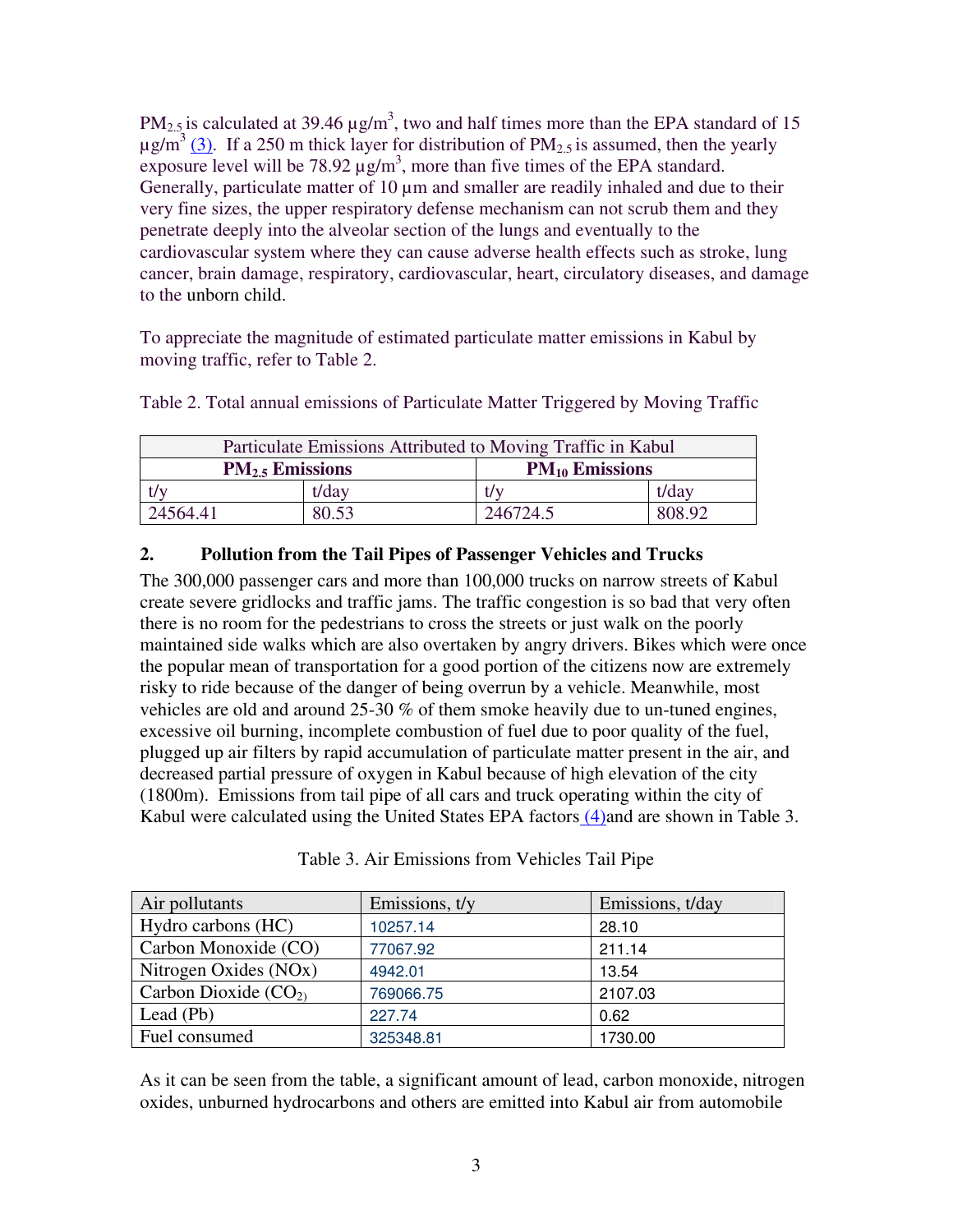sources. Based on the information from the United Nations Environmental Program (UNEP), most of the fuels used in Afghanistan do not comply with international standard and contain from  $0.6 - 0.7$  g/l lead  $(5)$ . This is consistent with the study carried by the NEPA and the Afghan Ministry of Public Health (2009) who found that 80% of blood taken randomly from 200 residence of Kabul, contained lead (6). The lead is released into the air during combustion in the engine. The deposited lead along the road sides is air borne repeatedly and people especially children are exposed continuously during playing walking and even at home.

The health effects of primary air pollutants released from the automobile exhaust range from eye and upper respiratory irritation to many other serious health problems (Table 9). A good portion of the primary pollutants undergo photochemical reaction under the influence of the sunlight, the product of the of which are known as secondary pollutants such as ozone and free radicals that along with other pollutants contribute to smog which is observed in late spring, summer and early fall in Kabul. Among tail pipe emissions and byproducts, carbon monoxide, diesel soot (from diesel vehicles), nitrogen dioxide, ozone, sulfur dioxide, benzene, aldehydes, and lead are very toxic that can induce respiratory illness, cancer and even morbidity. Health effects of most of these pollutants are described in Table 9.

Because of the bowl shaped topography of the city, high elevation, and weak prevailing winds during the late fall and winter months, especially during the evening and early morning hours, Kabul is strongly affected by the thermal and topographical stagnation regime and high levels of air pollution. Under these conditions, the emissions from the previous day can add significant amounts of air pollution with those of the current day.

## 3. Emissions from Burning Tires

Burning shredded scrap tires in Kabul and in the suburbs of the city is a common practice. Tires are burnt in brick furnaces, public bath facilities, and lime kilns. Tires are made of natural and synthetic rubber and the later in turn is made of petrochemical compounds, carbon black, steel wire, heavy metals, and chlorine. Synthetic rubber contains styrene and butadiene. Styrene, a benzene derivative, is a suspected human carcinogen. Butadiene is known to cause cancer in laboratory animals and is also a suspected human carcinogen. Burning scrap tires can release benzene, heavy metals and produce dioxin (7). The thick black oil and black smoke that can be seen when tires are burnt outdoors is due to the release of aromatic compounds (8). The aromatic and polyaromatic compounds make up almost 25% of most tires and are known to cause cancer in lab animals as well as being suspected human carcinogens.

Metals such as lead and others that are in tires do not break down in the environment and they accumulate steadily increasing concentrations in the soil. Assuming that every year a complete set of tires are replaced with a new set, approximately a total of 1,600,000 tires are discarded as waste and they are usually burnt. Air emissions from burning 1.6 million tires are shown in Table 4 by using factors from a California study (9).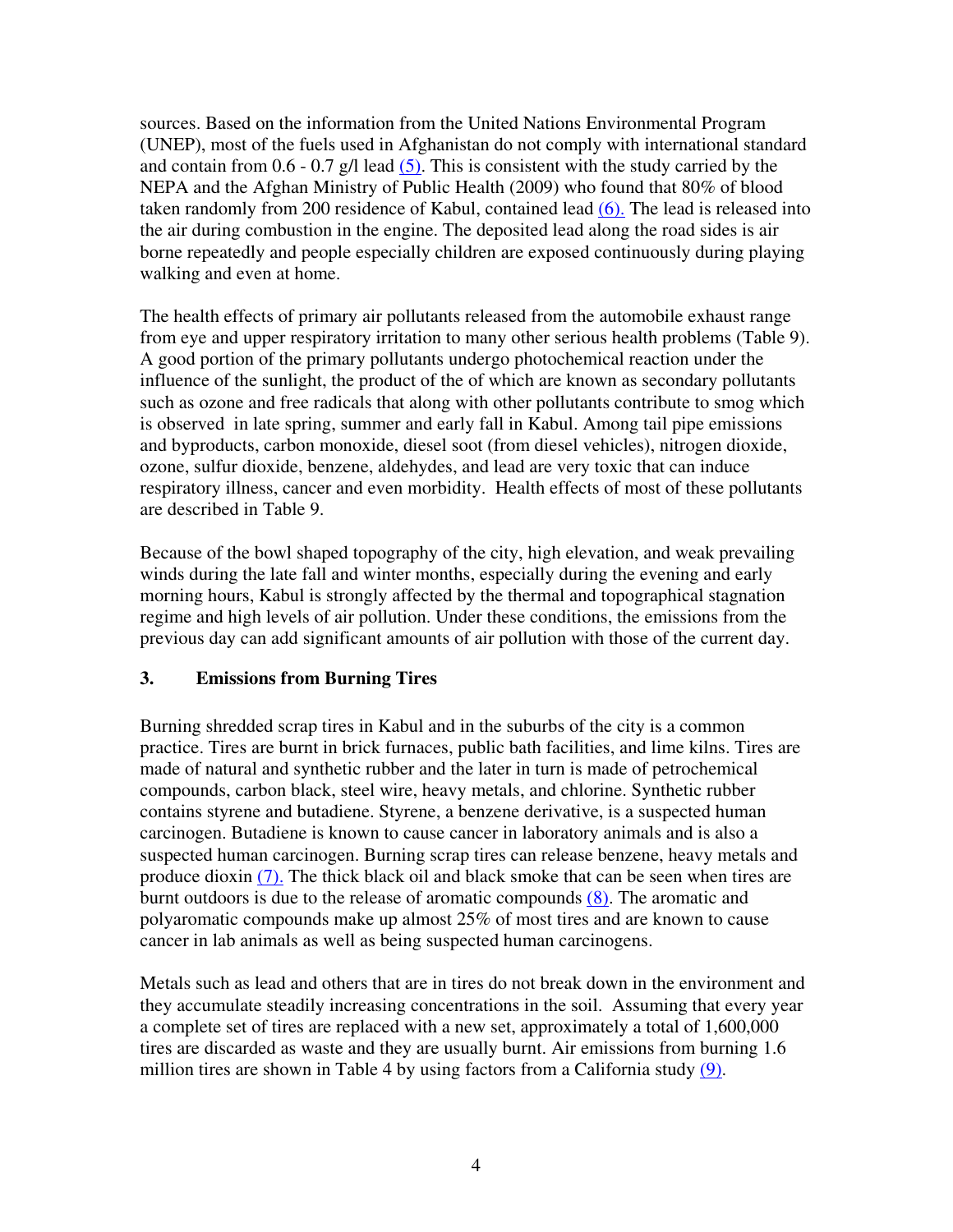| Air Pollutants                   | Emissions t/y         | Emissions t/day        |
|----------------------------------|-----------------------|------------------------|
| <b>Total Organic Gases</b>       | 7.35                  | 0.02                   |
| <b>Reactive Organic Gases</b>    | 4.54                  | 0.01                   |
| Oxides of Nitrogen               | 990.27                | 2.71                   |
| Oxides of Sulfur                 | 109.19                | 0.30                   |
| Carbon Monoxide                  | 714.38                | 1.96                   |
| Cabon Dioxide                    | 33311.82              | 91.26                  |
| <b>Total Particulate Matter</b>  | 37.84                 | 0.10                   |
| Particulate Matter (<10 Microns) | 30.92                 | 0.08                   |
| Acetaldehyde                     | 0.01                  | $1.99x10^{-5}$         |
| Benzene                          | 0.01                  | $1.80 \times 10^{-5}$  |
| Formaldehyde                     | 0.03                  | $7.66x10^{-5}$         |
| Hydrogen Chloride                | 5.00                  | $1.37 \times 10^{-2}$  |
| <b>Total Metals</b>              | 0.03                  | $9.32 \times 10^{-5}$  |
| <b>PAH</b>                       | $5.68 \times 10^{-4}$ | $1.61x10^{-6}$         |
| <b>Hexavalent Chromium</b>       | $1.05 \times 10^{-5}$ | $2.88 \times 10^{-8}$  |
| Dioxin                           | $9.30x10^{-9}$        | $2.55 \times 10^{-11}$ |
| Furans 59                        | $1.28 \times 10^{-8}$ | $3.50x10^{-11}$        |

Table 4. Emissions of air pollutants from burning tires

## 4. Emissions from burning Wood and Coal

In Kabul, fire wood and coal serve as important source of energy for cooking and heating. Approximately 2500 tons of wood is imported into Kabul daily for cooking and heating needs. However, in the winter for four months, approximately 1000 tons of coal is brought into Kabul every day. Based on calculations  $(10)$  the total quantity of air pollutants from burning wood and coal is included in Table 5.

Table 8. Air Emissions from Burning Wood and Coal in Kabul

| <b>Fuel/Pollutants</b> | Air Emssions t/y      | Air Emissions t/day |
|------------------------|-----------------------|---------------------|
| Particulates Total     | 21681.25              | 59.40068            |
| $PM_{10}$              | 8372.75               | 22.93904            |
| PM <sub>2.5</sub>      | 6296                  | 17.24932            |
| Carbon Monoxide        | 67345                 | 184.5068            |
| Polycyclic Aromatic    |                       |                     |
| Hydrocarbons (PAHs)    | 69.7175               | 0.191007            |
| Furans and dioxins     | 1.37225               | 0.00376             |
| PCB's                  | $2.538\times10^{-9}$  | $6.95x10^{-12}$     |
| $Benzo(a)$ pyrene      | $2.26 \times 10^{-6}$ | $6.18E^{-9}$        |
| Benzene                | 4636.66               | 12.70318            |
| Sulfur dioxide         | 2977.6375             | 8.157911            |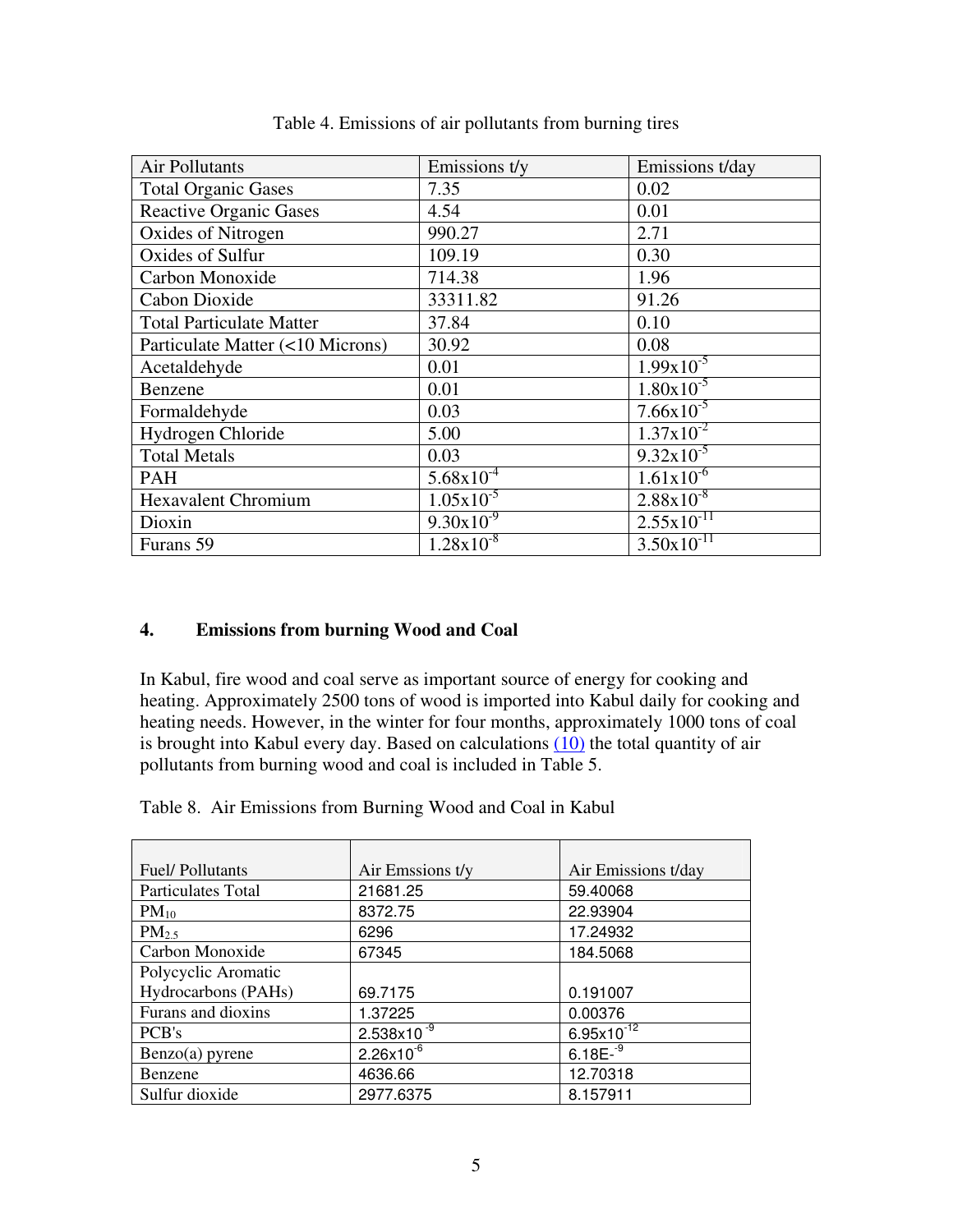| <b>Fuel/Pollutants</b>  | Air Emssions t/y | Air Emissions t/day |
|-------------------------|------------------|---------------------|
| Nitrogen dioxide        | 420.00           | 1.150685            |
| Carbon dioxide (carbon) | 300000           | 821.9178            |

As can bee seen from the table, burning wood and coal can emit harmful concentrations of carcinogenic air pollutants such as benzene, PCBs, poly aromatic hydrocarbons (PAHs), furans and other harmful pollutants as carbon monoxide, sulfur dioxide, and nitrogen oxides in the close vicinity of people.

## 5. Emissions from Diesel Fired Electric Generation

Although in Kabul electric generation from burning diesel is phasing out due to import of electricity from the Central Asian Republics, nevertheless, it is estimated that around 50,000-100,000 Kw power is generated in various parts of the city by using diesel as fuel. Assuming that generators operate for 6 hours per day, 365 days per year, emissions of air pollutants were estimated (11) and are shown in Table 6.

| <b>Pollutants</b> | Air Emissions t/y | Air Emissions t/day |
|-------------------|-------------------|---------------------|
| PM2.5             | 105.07            | 0.29                |
| <b>PM10</b>       | 105.07            | 0.29                |
| SO <sub>2</sub>   | 98.29             | 0.270               |
| <b>NOx</b>        | 1,494.65          | 4.095               |
| <b>VOC</b>        | 118.62            | 0.325               |
| $\overline{CO}$   | 321.98            | 0.8825              |
| CO <sub>2</sub>   | 216,372.00        | 592.8               |

Table 6. Emissions from a 200,000 Kw diesel power generators

As it is obvious from the above table, the potential emissions of electric generators are significant.

## 6. Emissions from Burning Plastic bags, plastic bottles, and styrofoam

A few years ago, the people in Kabul and other parts of Afghanistan were using paper bags for shopping. Unfortunately, in recent years they have been replaced with plastic bags which have created serious environmental problems. It is a common practice in Kabul to burn plastic in public baths and houses for heating, and sometimes simply for getting rid of plastic waste. It is conservatively estimated that each person in Kabul uses about 35 g of plastic bags, bottles, and Styrofoam packing per week that eventually discarded and burnt. Assuming a million persons handle plastic, around 5 t/day of plastic is used in Kabul and later incinerated. Total  $CO<sub>2</sub>$  emissions i estimated at 30 tons/day. Annual emissions from plastic burning are estimated at  $10,950$  tons of  $CO<sub>2</sub>$ . Other emissions could be dioxin (from PVC based plastic), styrene, CO, particulate matter, and others depending on the composition of the plastic and the catalyst used during the manufacturing of plastics compounds (12).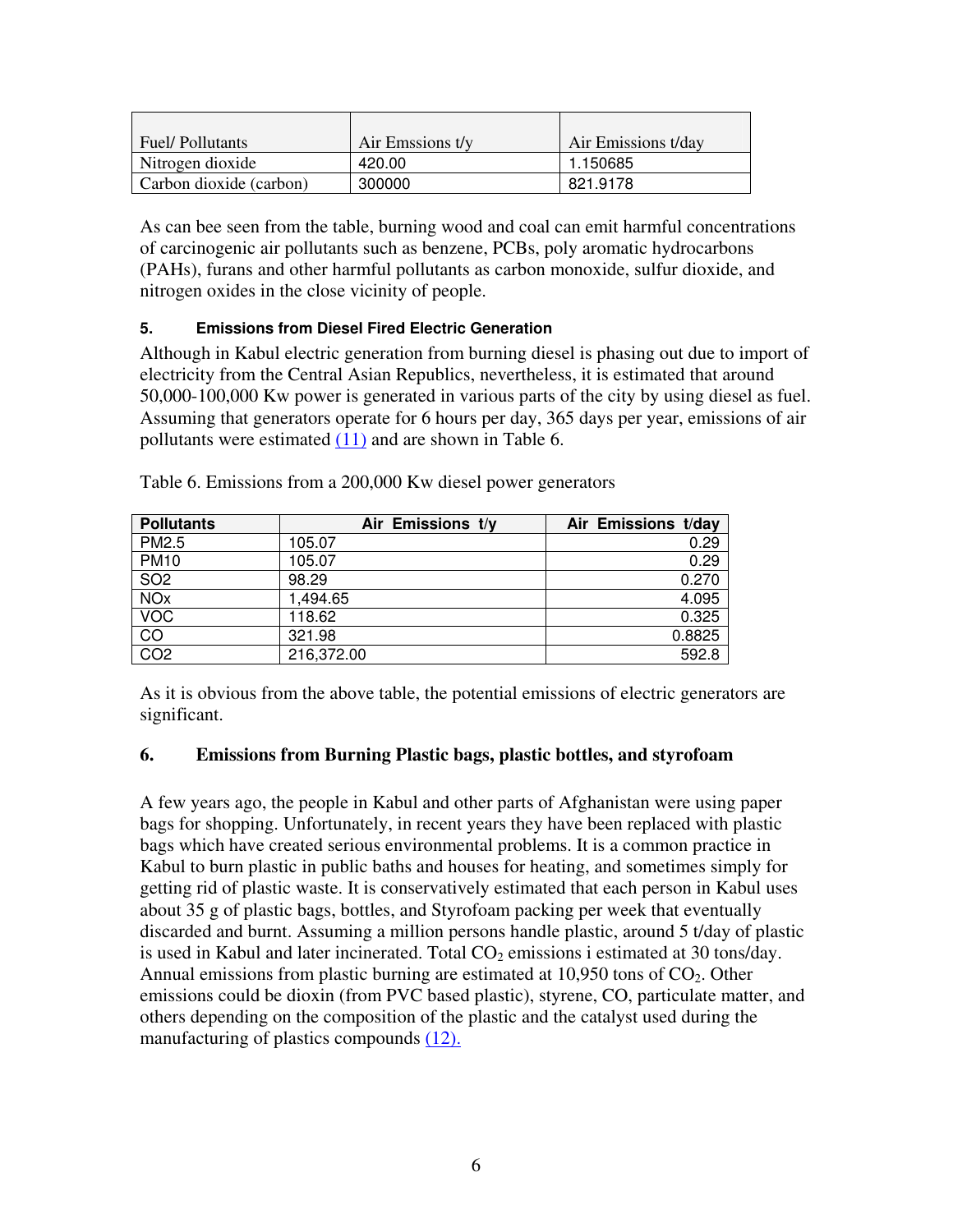# 7. Emissions from Burning Used Motor Oil

Around 400 thousand motor vehicles of various engine capacities are operated in Kabul and based on interview with drivers, oil change workshops, and individual car owners, as an average, about 6-12 times per year the automobile oil is changed (at approximately 1000 km interval). Assuming conservatively that around 5 liters of oil is changed each time, at a minimum a total of 20 million liter of oil waste is generated in Kabul which all is burned for heating. It is clear that as a result of engine wear and tear toxic metals such as barium, lead, chromium, nickel, cadmium, and zinc is mixed with the engine oil and as a result of burning used motor oil, metal aerosols into the air are released that can contaminate the environment and impact human health. Assuming in the city of Kabul 30% of motor vehicles use diesel and 70% gasoline, the estimated emissions of toxic metals as a result of used oil burning into the atmosphere (13) is given in Table 7.

| Oil Type /Pollutants | Emissions t/y | Emissions T/day |
|----------------------|---------------|-----------------|
| Barium               | 0.165         | 0.0004          |
| Cadmium              | 0.249         | 0.00068         |
| Chromium             | 0.489         | 0.001           |
| Lead                 | 11.386        | 0.031           |
| Nickel               | 0.099         | 0.0003          |
| Zinc                 | 163.548       | 0.448           |
| 202                  | 52,724        | 144.447         |

Table 7. Estimated Emissions of Toxic Metals as a result of oil incineration

As it is clear from the above discussions, depending on the duration of exposure and concentration of pollutants (14), the effect to air pollution can be from a minor irritation to sickness and premature death (Table 12). The emission inventory is an important tool for diagnosis and planning, and offers a prudent approach for decision-making. However, in Kabul the emission inventory data is accompanied by wide margin of uncertainty and deficiencies. Although calculation in this paper is not based on air monitoring information, nevertheless, it can serve as a starting point for development of strategies for air pollution control. All calculations in this study are based on EPA and other developed countries standards.

## C. Emissions Inventory (Total Emissions)

It is clear from the above discussions and calculations that motor vehicles make the greatest contribution to the emission of  $PM<sub>2.5</sub>$  and ozone precursors (Tables 1-3) followed by tire, used motor oil, coal and wood burning. Sulfur dioxide is related to fuel quality while carbon monoxide, nitrogen dioxide and hydrocarbons arise mainly from vehicles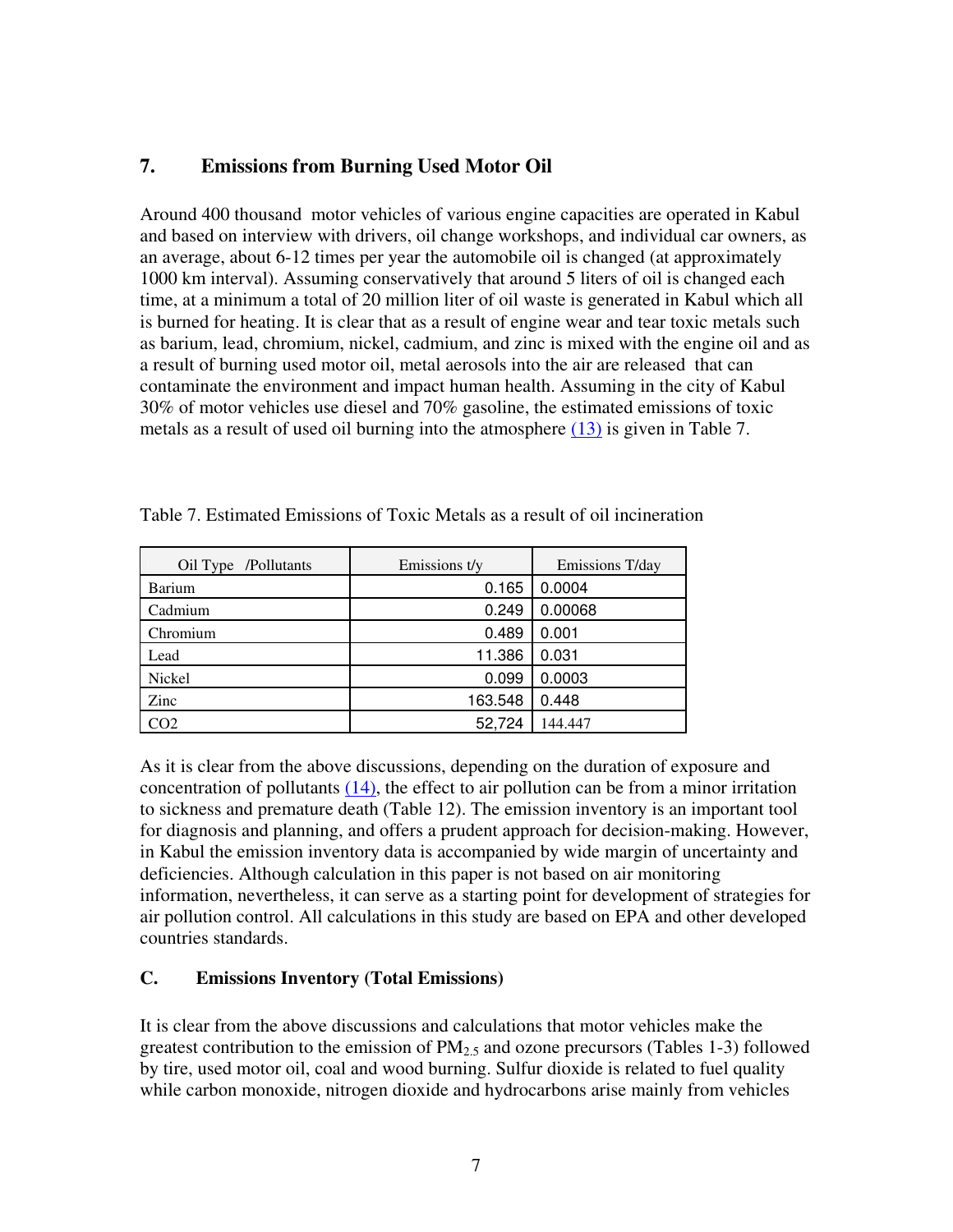emissions (Table 9). A similar finding was indicated by a study funded by the Asian development Bank (ADB) but their inventory numbers differ from those from this study. The daily concentration of most chemicals emitted into the air is calculated based on 4084  $\mathrm{Km}^2$  area and 500 m thickness of the polluted layer. However, this approach is not a refined method, because different pollutants can segregate based on their vapor density and specific gravity. There is no safe limit for cancer causing chemicals such benzene, PCB's, dioxin, and others.

| Pollutants          | t/year         | t/day                                             | At 250 m thick                | Source                       |
|---------------------|----------------|---------------------------------------------------|-------------------------------|------------------------------|
|                     |                |                                                   | layer, $\mu$ g/m <sup>3</sup> |                              |
| Acetaldehyde        | 0.01           | $2.74x10^{-5}$                                    | $2.68X10^{-5}$                | Burning coal and wood        |
| Barium (ppm)        | 0.165          | $4.52 \times 10^{-4}$                             | $4.43\times10^{-4}$           | Burning used oil             |
| Benzene             | 4636.67        | 12.703                                            | 1.24                          | Burning used oil             |
| Benzo(a)Pyrene      | 0.00186        | $5.096x10^{-6}$                                   | $4.99X10^{-6}$                | Burning used motor oil       |
| Cadmium (ppm)       | 0.248          | $6.79x10^{-4}$                                    | $6.66X10^{-4}$                | Burning used oil             |
| Carbon dioxide      | 1382424.09     | 3787.463                                          | 3710                          | Combustion of organic matter |
| Carbon Monoxide     | 145449.275     | 398.491                                           | 390                           | Combustion of organic matter |
| Chromium (ppm)      | 0.489          | $1.34x10^{-3}$                                    | $1.31X10^{-3}$                | Burning used oil             |
| Dioxin              | $9.3x10^{-9}$  | $2.54 \times 10^{-11}$                            | $2.50X10^{-11}$               | Burning coal and wood        |
| Formaldehyde        | 0.03           | $8.22 \times 10^{-5}$                             | $8.05X10^{-5}$                | <b>Burning tires</b>         |
| Furans and dioxins  |                |                                                   |                               | Burning coal and wood and    |
|                     | $1.53x10^{-8}$ | $4.203 \times 10^{-11}$                           | $4.12X10^{-11}$               | tires                        |
| Hexavalent          |                |                                                   |                               | <b>Burning tires</b>         |
| Chromium            | $1.05x10^{-5}$ |                                                   | $2.82X10^{-8}$                |                              |
| Hydrogen Chloride   | 5.00           | $\frac{2.87 \times 10^{-8}}{1.37 \times 10^{-2}}$ | $1.34 \times 10^{-2}$         | Burning coal and wood        |
| Lead (ppm)          | 239.12         | 0.655                                             | 0.642                         | Vehicle exhaust, burning oil |
| Nickel (ppm)        | 0.099          | $2.71 \times 10^{-4}$                             | $2.66X10^{-4}$                | Burning used oil             |
| Organic Gases Total | 10383.115      | 28.446                                            | 27.9                          | Automobile exhaust           |
|                     |                |                                                   |                               | Automobile exhaust,          |
| Oxides of Nitrogen  | 7846.93        | 21.49                                             | 21.1                          | combustion process           |
|                     |                |                                                   |                               | Automobile exhaust,          |
| Oxides of Sulfur    | 3185.12        | 8.73                                              | 8.55                          | combustion process           |
| PAHs                | 69.72          | 0.191                                             | 0.187                         | Burning coal and wood        |
| PCB's               | $2.26E^{-6}$   | $6.19x10^{-9}$                                    | $6.07X10^{-9}$                | Tire, wood and cool burning  |
| $PM_{10}$           |                |                                                   |                               | Traffic movement, combustion |
|                     | 255592.3       | 700.25                                            | 852                           | processes                    |
| PM <sub>2.5</sub>   |                |                                                   |                               | Traffic movement, combustion |
|                     | 30972.39       | 101.54                                            | 99.5                          | processes                    |
| $\overline{Z}$ inc  | 163.55         | 0.448                                             | 0.42                          | Burning used oil             |

Table 8. Total Calculated Air Emissions in Kabul

## D. Control Strategies

In contrast to many other big cities of the world, Kabul has not made any major effort to reduce air pollution. Recognizing that transportation is a major pollution source in Kabul, any strategy that geared to reduce or control atmospheric pollution has to include a transportation improvement program. The main programs to combat air pollution in the Kabul that need to be considered but not limited to include:

1. Transportation improvements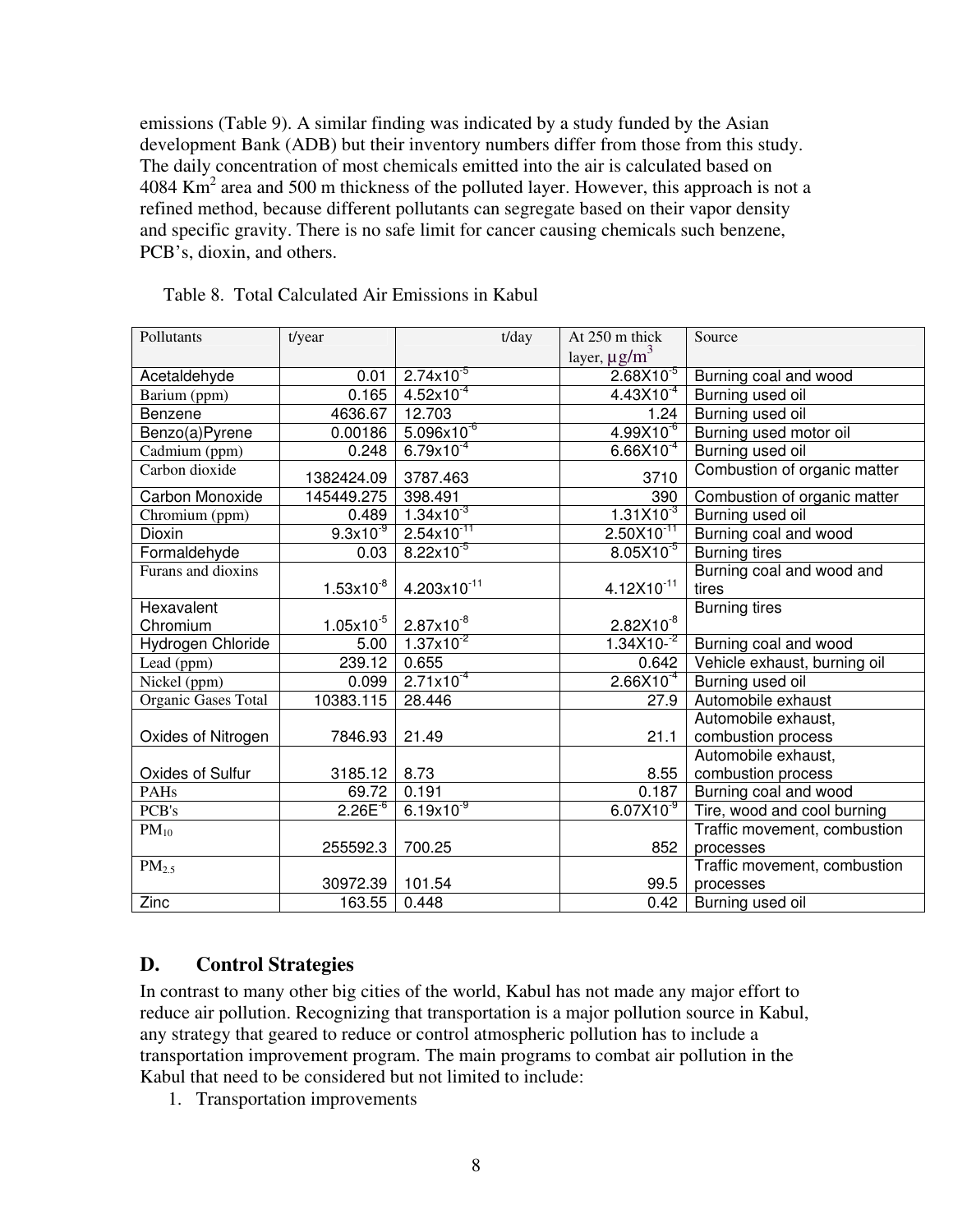- a. control the number of private cars
- b. prohibit the import of old cars,
- c. impose high tax on gas guzzlers,
- d. promote public transportation,
- e. encourage car pooling and telecommuting
- f. strictly control quality of imported fuels, promote the use of low sulfur diesel,
- g. Introduce the use of catalytic convertors to reduce exxhaust emissions
- h. control engine conditions. Since incomplete combustion in old or poorly maintained engines is a direct cause of carbon monoxide and unburned hydrocarbon emissions, the enforcement of engine maintenance standards should be another goal of traffic. The major compulsory program implemented in this direction in other countries for example the United Sates is called the Inspection and Maintenance Program. It is a costly program, however, in Kabul this process can be simplified by authorizing traffic inspectors to stop smoking vehicles until they have been repaired and do not smoke any longer. Reduction of lead and sulfur in fuels and finally the introduction of catalytic converters will drastically reduce pollution.
- 2. intensify pavement of dirt roads,
- 3. populate the dusty roads, vacant areas, and parking lots by those trees and shrubs that are native to the area this should significantly reduce emissions of dust by traffic and winds.
- 4. prohibiting the burning of scrap tires, used motor oil and plastic (impose a bounty on plastic bags, for example, 2 afs/bag.) will result in better air quality for the people of Afghanistan.
- 5. pass legislation to obligate the mass media to launch extensive environmental campaign on pollution prevention topics for free. After all, they make money by using public air space.
- 6. Institute a dynamic program in schools of the country at all levels and educate the future generation of the country on the health effects of air pollution and pollution prevention, conservation, and recycling

# E. Conclusion

Kabul was known for its clear air and spectacular views of snow-capped Mountains even in the 1980s. Today, the city's mountains are only rarely visible due to very severe deterioration of ambient air by pollutants, specially, suspended particulates and ozone which are caused by cutting trees, increased number of gas guzzling and smoking old vehicles driven on severely dusty roads and sidewalks, population increase, low quality fuel, burning scrap tires, plastic, used motor oil, wood, and coal, intense sunlight promoting photochemical reactions, low humidity levels, and lack of environmental responsibility and oversight . The number of motorized vehicles is now reaching almost one million in the city. Increased demand for purchase of personal vehicles is triggered by concentrations of wealth through legal and illegal means, money laundering and enhanced employment opportunities in Afghanistan, population boom from 300,000 in 1977 to roughly 5 million today. The city sits in a basin 1800 meters above sea level, and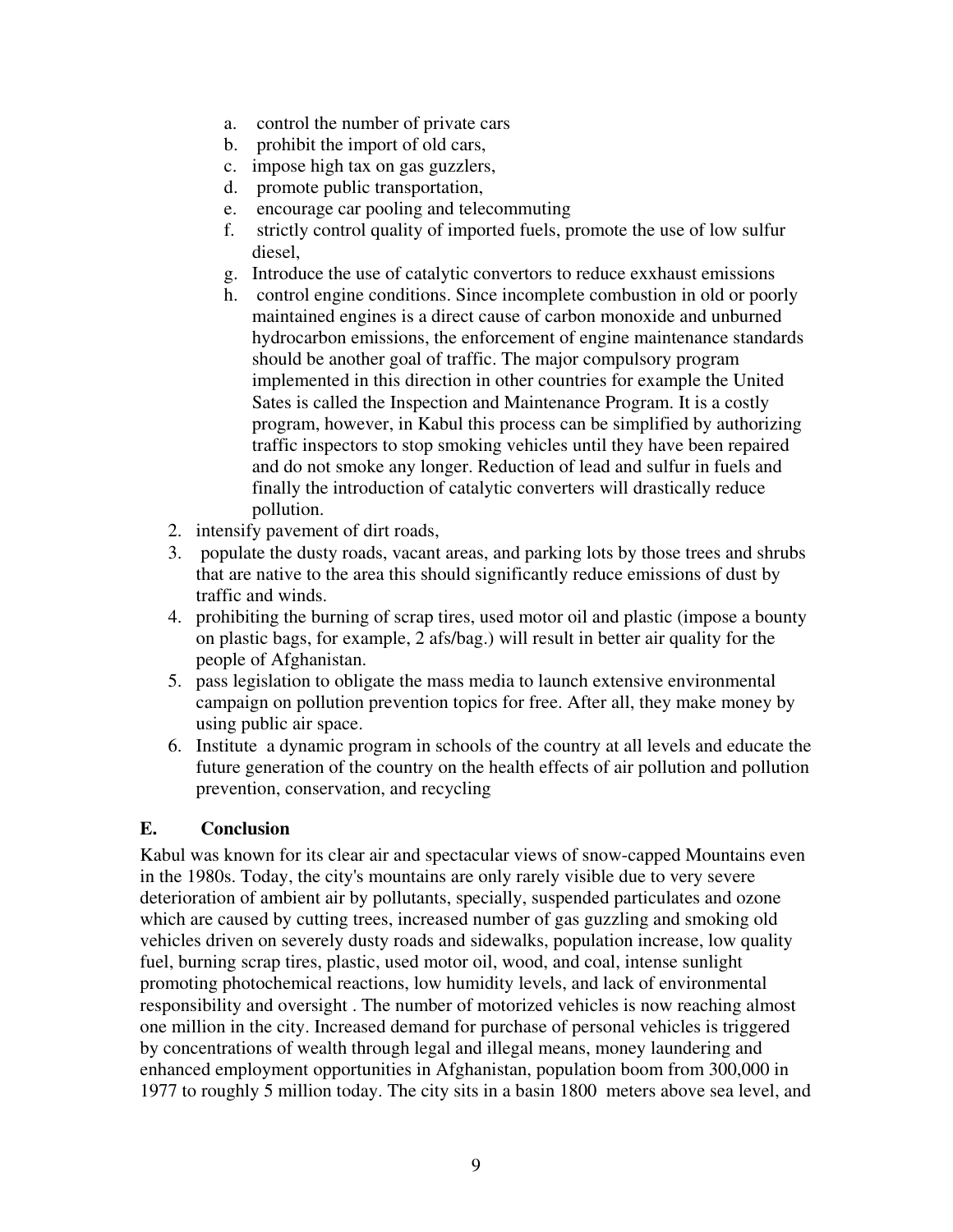is surrounded by mountains that rise two to three kilometers or more above the basin. High elevation and intense sunlight trigger ozone formation. In addition, due to inversion, air pollution is generally worse in the winter, when thermal inversions are more common. Factors such as the indifference attitude of the public and private interests, corruption, indulgence of having big cars, have obstructed the fight against air pollution. In light of the latest election, the international community and the government should realize that the worst enemy of Afghanistan is air pollution, not the Taliban. It is the lead in the environment that poisons the brains of the Afghan children living in urban sprawls and reduces their learning ability and other air pollutants that are threatening the pubic health every day killing many citizen every day (Table 9).

| Air                | <b>USA EPA</b>                                                            | Source                                                                                       | Health Effects on the Community                                                                                                                                                                                                                                                                                                                                                                                                                                                                                                                                                                                                                                                                                                                                                                                               |
|--------------------|---------------------------------------------------------------------------|----------------------------------------------------------------------------------------------|-------------------------------------------------------------------------------------------------------------------------------------------------------------------------------------------------------------------------------------------------------------------------------------------------------------------------------------------------------------------------------------------------------------------------------------------------------------------------------------------------------------------------------------------------------------------------------------------------------------------------------------------------------------------------------------------------------------------------------------------------------------------------------------------------------------------------------|
| Pollutants         | Standard                                                                  |                                                                                              |                                                                                                                                                                                                                                                                                                                                                                                                                                                                                                                                                                                                                                                                                                                                                                                                                               |
| $PM_{2.5}$         | 24 <sub>hr</sub><br>$35 \mu g/m^3$<br>Yearly 15<br>$\mu$ g/m <sup>3</sup> | Moving<br>traffic,<br>diesel auto<br>exhaust,<br>wood, tire,<br>plastic<br>burning           | 8% increase in overall mortality for each 10 $\mu$ g/m <sup>3</sup><br>increase in $PM_{2.5}$ concentration in the air, death from<br>respiratory illnesses cardiovascular diseases, and<br>cancer, hospital admissions and emergency room<br>visits, surgery for respiratory and cardiovascular<br>conditions, hospital admissions due to asthma<br>attacks, pneumonia, bronchitis and chronic,<br>obstructive pulmonary disease, respiratory symptoms<br>in both the lower and upper respiratory tract,<br>decreased lung function. increased risk of premature<br>births and infant mortality, pneumonia, neonatal<br>mortality respiratory diseases and sudden infant death<br>syndrome increased incidences of rhinitis, increased<br>absenteeism and increased number of days of<br>restricted activity $(15)$ $(16)$ . |
| CO                 | 1 <sub>hr</sub><br>$40 \mu g/m^3$                                         | Automobil<br>e tail pipe,<br>wood, tire,<br>and plastic<br>burning<br>electric<br>generators | Affects the brain, cause changes in pulmonary and<br>cardiac functions, headache, fatigue, sleepiness,<br>respiratory problems, can form carboxyl hemoglobin<br>and even can cause death (17).                                                                                                                                                                                                                                                                                                                                                                                                                                                                                                                                                                                                                                |
| Nitrogen<br>Oxides | Annual<br>$100 \mu g/m^3$                                                 | Automobil<br>e<br>exhausts,<br>electric<br>generators                                        | Damage to upper respiratory system and lungs,<br>lowers body resistance, reacts with water to form<br>nitric acid in the eyes, respiratory system, and lungs<br>(18).                                                                                                                                                                                                                                                                                                                                                                                                                                                                                                                                                                                                                                                         |
| SO <sub>2</sub>    | Annual                                                                    | Automobil                                                                                    | Irritation of eyes, nose, throat and lungs, reacts with                                                                                                                                                                                                                                                                                                                                                                                                                                                                                                                                                                                                                                                                                                                                                                       |

## Table 9. Health Effects of Major Air Pollutants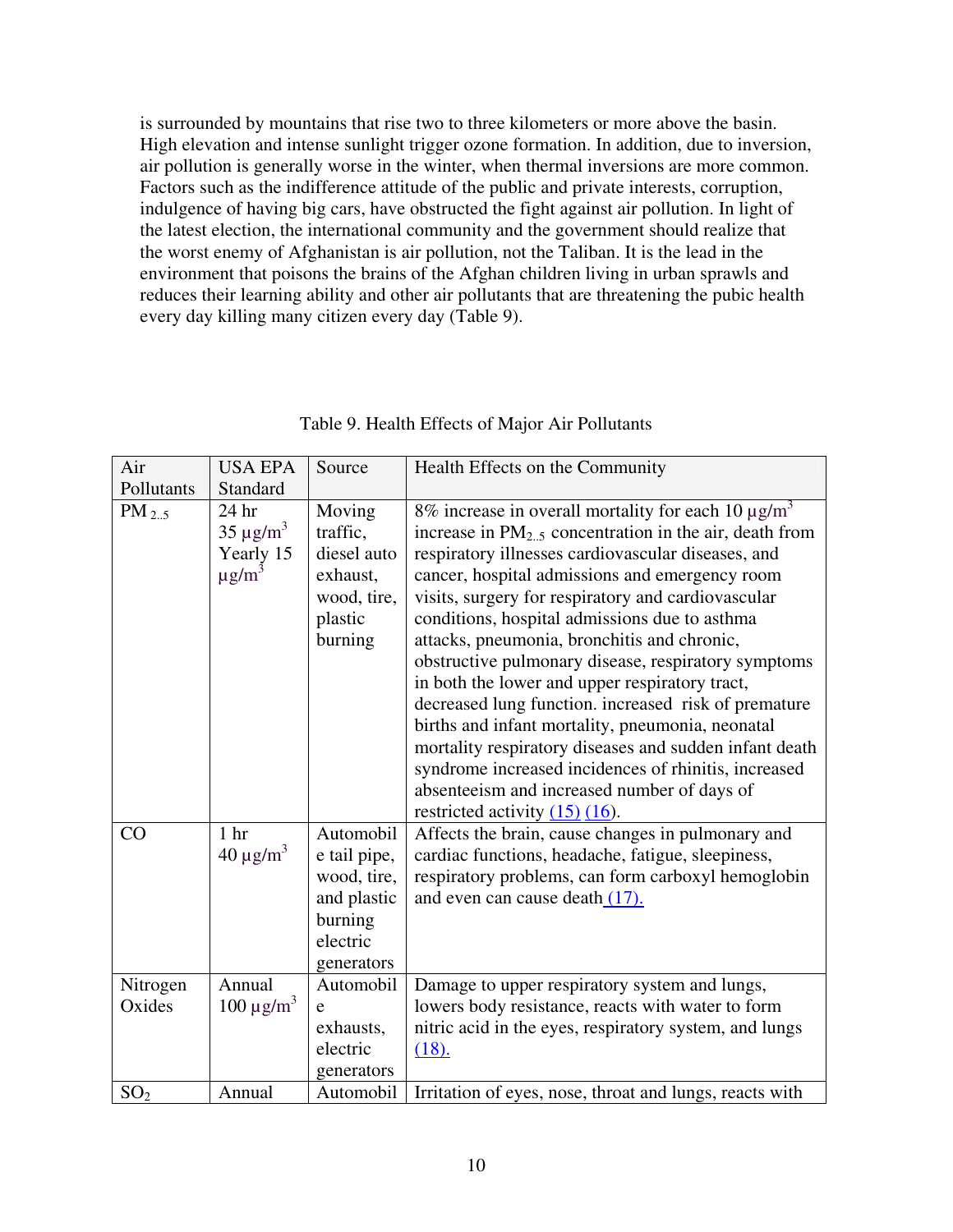| Air                         | <b>USA EPA</b>    | Source                      | Health Effects on the Community                                                                  |
|-----------------------------|-------------------|-----------------------------|--------------------------------------------------------------------------------------------------|
| Pollutants                  | Standard          |                             |                                                                                                  |
|                             | $0.03$ ppm        | es, coal                    | water to form sulfuric acid $(19)$                                                               |
|                             |                   | and wood                    |                                                                                                  |
|                             |                   | burning                     |                                                                                                  |
| Ozone                       | 8 hrs             | Automobil                   | Increased mortality, impaired lung function,                                                     |
|                             | $0.12$ ppm        | e                           | increased asthma attacks in children, elderly, and                                               |
|                             |                   | emissions                   | $sick(20)$ .                                                                                     |
| Pb                          | 3 month           | Automobil                   | Learning disability, malformation of the fetes, severe                                           |
|                             | $1.5 \,\mu g/m^3$ | e exhaust,                  | brain defect in children, adverse reproductive effects                                           |
|                             |                   | tire                        | in man (impotence), reduced sperm count and                                                      |
|                             |                   | burning,                    | abnormal sperm, adverse reproductive effects and                                                 |
|                             |                   | used                        | reduced fertility, still-birth, or miscarriage in women                                          |
|                             |                   | motor oil                   | $(2!)$ .                                                                                         |
|                             |                   | burning                     |                                                                                                  |
| Benzene                     | No safe           | Automobil                   | Carcinogen and mutagen, causes anemia and                                                        |
|                             | level             | e exhaust,                  | leukemia (22).                                                                                   |
|                             |                   | tire                        |                                                                                                  |
|                             |                   | burning,                    |                                                                                                  |
|                             |                   | used                        |                                                                                                  |
|                             |                   | motor oil                   |                                                                                                  |
|                             |                   | burning                     |                                                                                                  |
| Benzo(a)p                   | No safe           | burning,                    | Mutagen when metabolized, can cause cancer $(23)$ .                                              |
| yrene                       | level             | wood, tail                  |                                                                                                  |
|                             |                   | pipe                        |                                                                                                  |
| Dixon                       | No safe           | emissions                   |                                                                                                  |
|                             | level             | <b>Burning</b><br>PVC, tire | Human carcinogen causes chloracne a skin disease,<br>lesions on the face and upper body, rashes, |
|                             |                   | burning,                    | discoloration, and excessive body hair, cancer of fatty                                          |
|                             |                   | used                        | tissue and muscle $(24)$ .                                                                       |
|                             |                   | motor oil                   |                                                                                                  |
|                             |                   | burning                     |                                                                                                  |
| <b>PCBs</b>                 | No safe           | <b>Burning</b>              | Possible human carcinogen, can cause skin rash.                                                  |
|                             | level             | PVC, tire                   | liver cancer, low birth weight and brain damage in                                               |
|                             |                   | burning,                    | infants $(25)$ .                                                                                 |
|                             |                   | used                        |                                                                                                  |
|                             |                   | motor oil                   |                                                                                                  |
|                             |                   | burning                     |                                                                                                  |
| PAHs                        | No safe           | Combusti                    | Probable human carcinogen and mutagen, reacts with                                               |
|                             | level             | on of                       | ozone to produce more potent compounds $(26)$ .                                                  |
|                             |                   | wood and                    |                                                                                                  |
|                             |                   | coal                        |                                                                                                  |
| Cd                          | No safe           | <b>Burning</b>              | Carcinogen that causes kidney cancer $(27)$ .                                                    |
|                             | level             | used oil                    |                                                                                                  |
| $\overline{\text{Cr}}^{+6}$ | No safe           | Tire                        | Possible human carcinogen, mouth and nose cancer,                                                |
|                             | level             | burning                     | skin irritation $(28)$ .                                                                         |